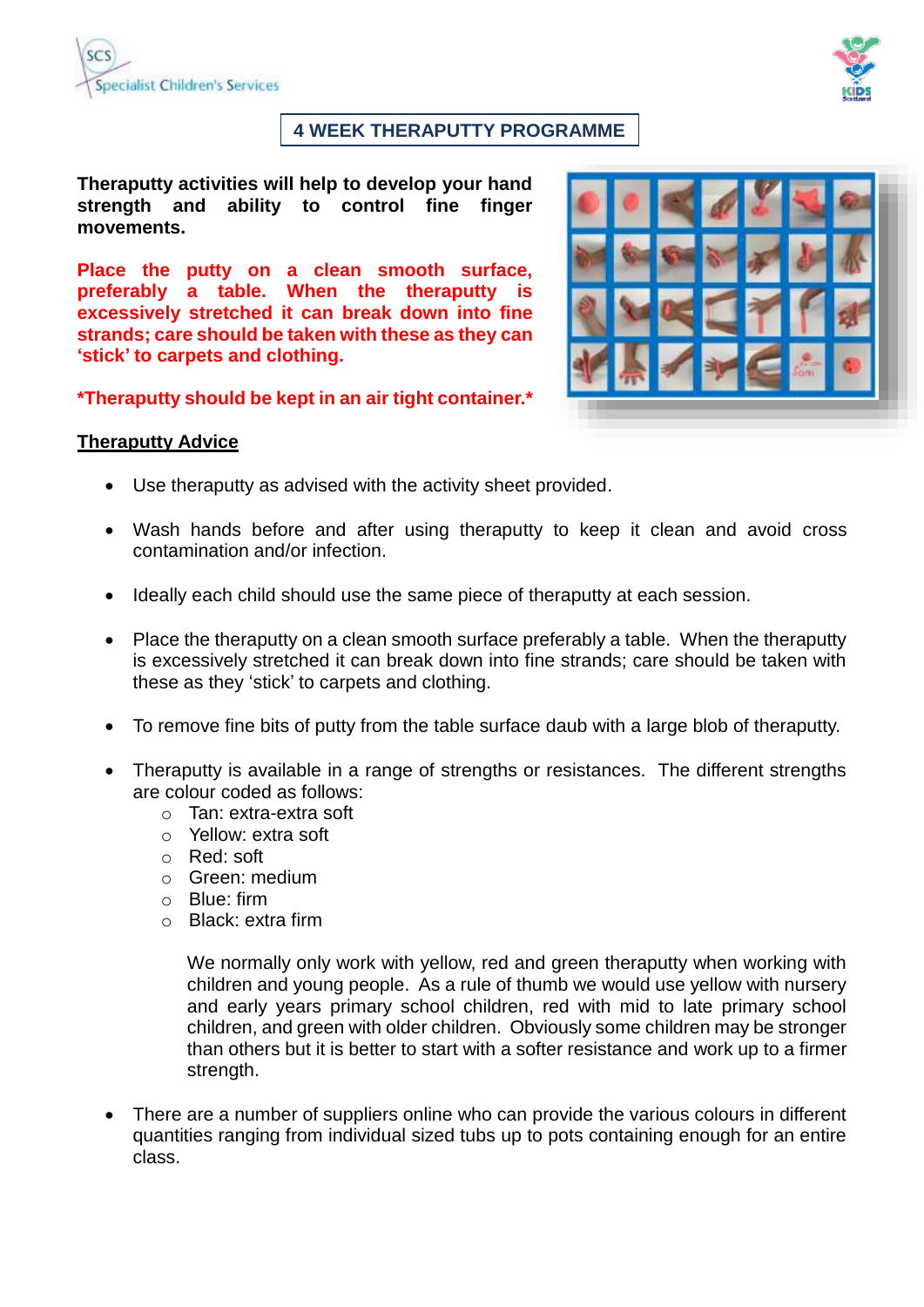

### **Sitting Posture**

Follow these tips for the best posture when carrying out table top activities:

- Sit at a table (preferably for your height)
- Feet flat on floor, (use a box to rest your feet on if your feet don't quite touch the floor)
- $\bullet$  Ankles, knees and hips should all be at 90 $^{\circ}$  angles
- Ensure your bottom is right back on the chair, sit up tall with back straight



**HAND WARM UP EXERCISES**

Carrying out the following hand exercises prior to fine motor or drawing tasks helps the child's hands prepare for activity. The exercises are aimed at increasing the tactile and proprioceptive sensory messages the child receives from their hands. By doing this the child will have an increased sensory awareness of what their hand muscles and joints are doing. This should help improve motor control and aid motor memory for learning movements involved in fine motor tasks such as writing.

- **1.** Briefly rub hands, palms together, then the back of each hand. If tolerated hand cream can be used.
- **2.** Press hands and fingers together with palms flat, squeeze then stretch fingers out wide. Repeat 5 times.





**3.** Hook fingers of both hands together and pull in opposite directions.

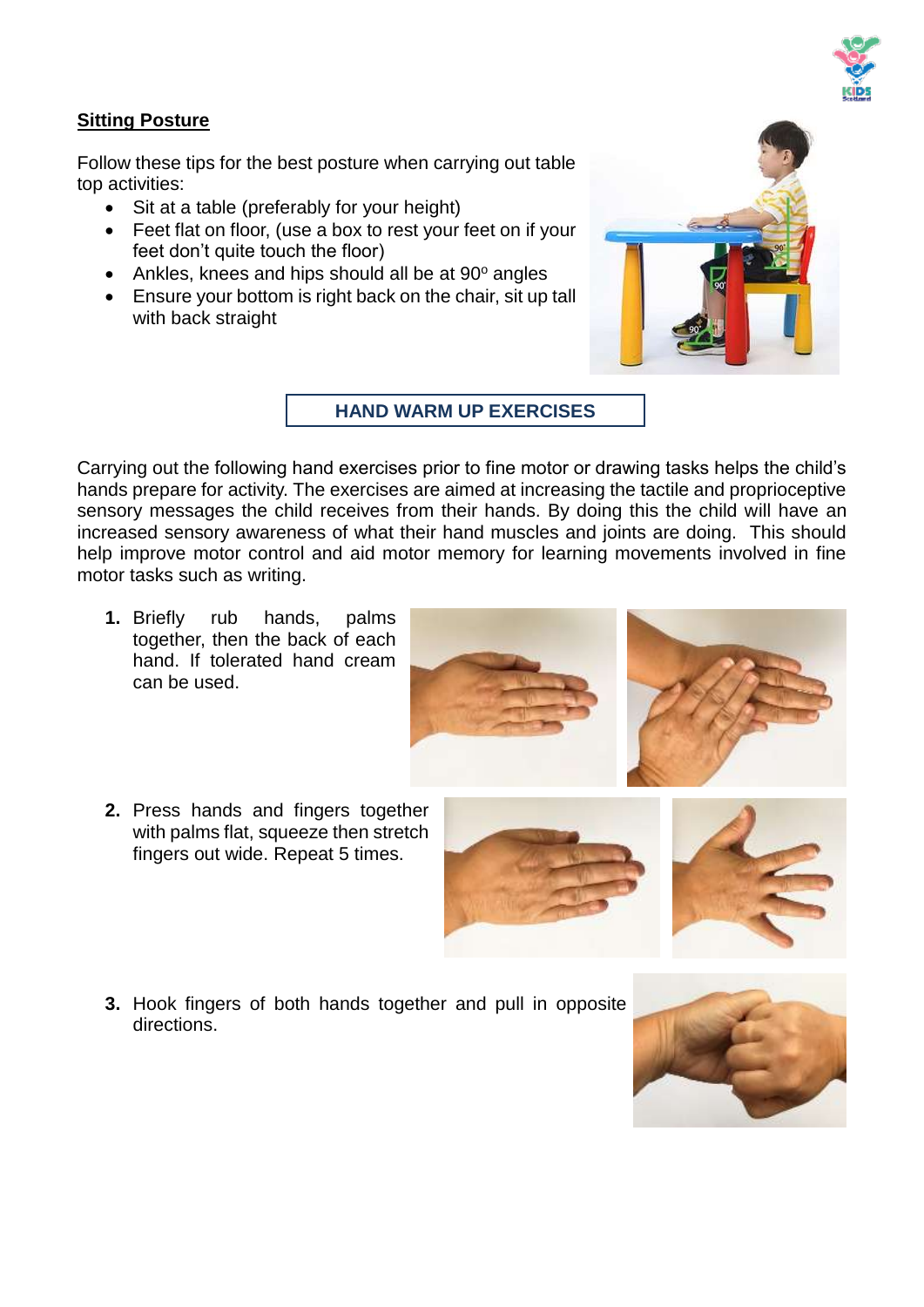- **4.** With palms together and fingers straight, press fingers together firmly. Hold for 10 seconds, and then shake out the hands to relax fingers.
- **5.** Place palms together, fingers straight, separate palms slightly, keeping finger tips touching. Rotate thumbs around each other, away from the body then towards body. Ten times each way.
- **6.** With hands separated, preferred hand first, ask the child to touch their thumb with each fingertip in turn, beginning with the index finger and back again. When mastered separately, carry out with both hands at the same time.

**7.** Put your hands on the table (palms down). Now copy your partner who is pretending to play the piano, by lifting one finger at a time from the table.



**Note:** It may be beneficial to have a break during fine motor tasks and carry out hand aerobics to help maintain a high level of sensory messages.







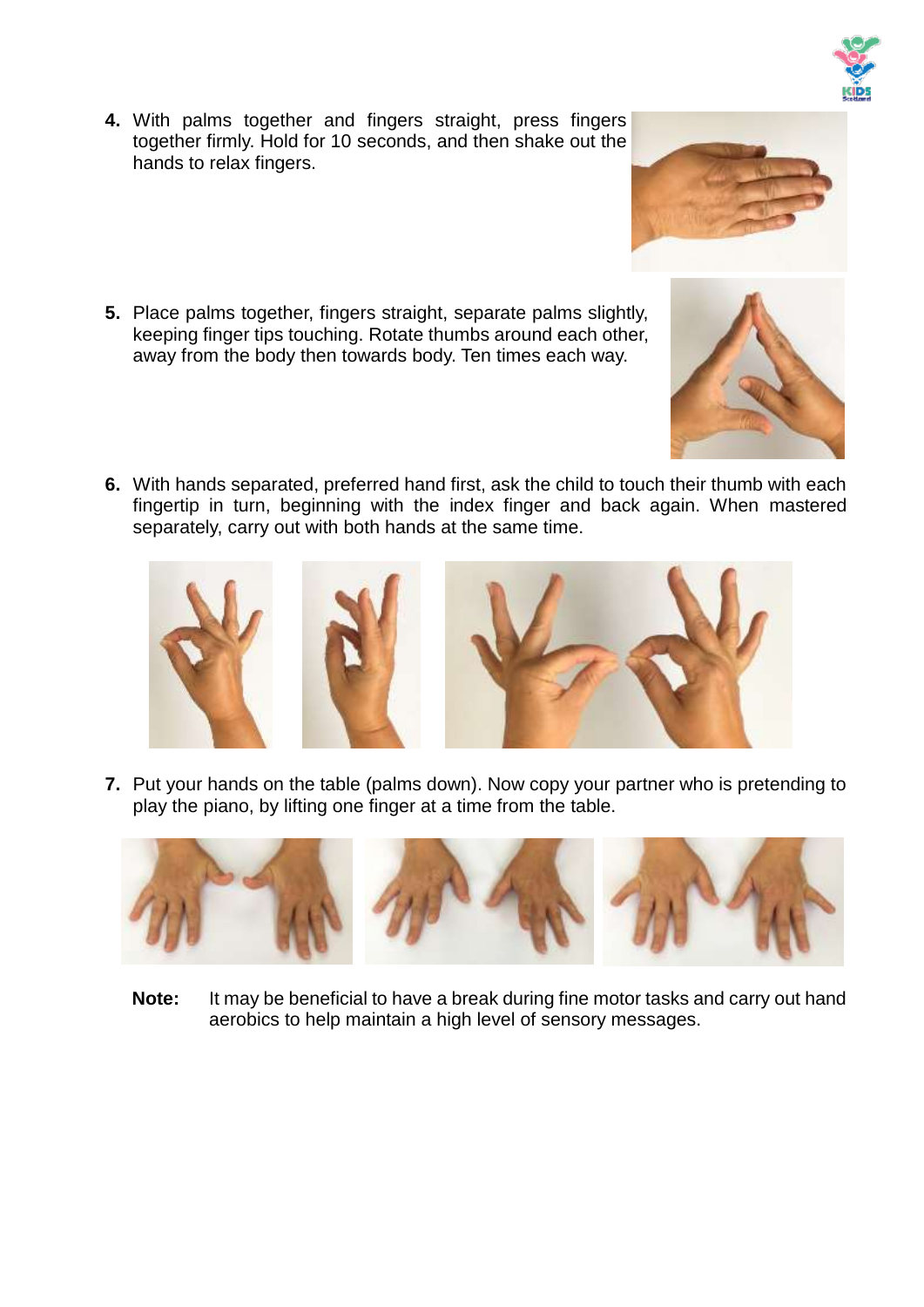**1.** Rolling a ball: Start to mold the putty between both hands into a ball shape. Place the putty on a table/smooth surface and roll the putty into a large ball using both hands together. **[Click here to watch a video](https://vimeo.com/232613128) of exercise 1**



- **2.** Pancake: Flatten the ball to make a pancake (from a standing position) with one hand on top of the other and arms straight. Shoulders should be immediately above hands and the child should not be leaning too far forward i.e. arms should be at 90° to hands. **[Click here to watch a video](https://vimeo.com/232613277) of exercise 2**
- **3.** Sausage: Start to roll the edge of the pancake together into a sausage using both hands. Roll the putty forwards and backwards (arms and hands moving only, do not rock body back and forth while rolling). Start with fingers together when rolling then begin to spread these out as you continue to roll. **[Click here to watch a video](https://vimeo.com/232613301) of exercise 3**
- **4.** Squeeze: Form the putty into a barrel shape (4a) and place in palm of your hand. Bend fingers around it making a fist and squeeze (4b). Carry out exercise with both hands. **[Click here to watch a video of exercise 4](https://vimeo.com/233310527)**
- **5.** Full Grip: Gather all the putty into the palm of your hand. Squeeze the putty with the fingers against the palm of the hand in a kneading motion, rolling it over and around in the hand while exerting as much pressure as possible against the resistance of the putty. **[Click here to watch a video of exercise 5](https://vimeo.com/233310527)**
- **6.** Make Your Name: Create a ball and with your thumb and finger pads pinch off small equal sized pieces of putty by twisting and pinching. Then roll into small pea shapes. Take the

pea shapes and then roll into long sausages. Use the long sausages to create your name. **[Click here to watch a video of exercise 6](https://vimeo.com/233311335)**











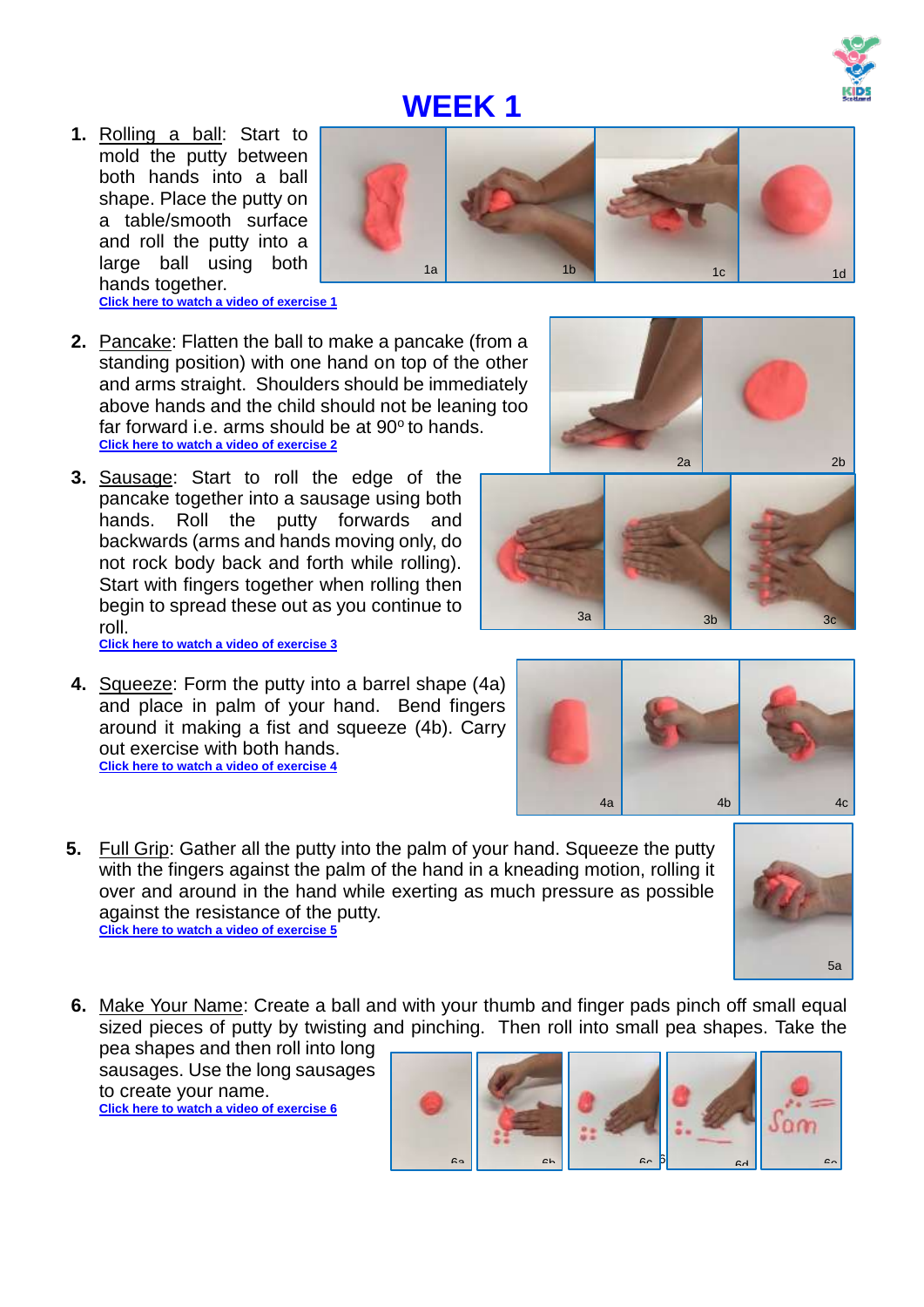

 **[Click here to watch a video](https://vimeo.com/232613128) of exercise 1**

hands together.



- **2.** Pancake: Flatten the ball to make a pancake (from a standing position) with one hand on top of the other and arms straight. Shoulders should be immediately above hands and the child should not be leaning too far forward i.e. arms should be at 90° to hands. **[Click here to watch a video](https://vimeo.com/232613277) of exercise 2**
- **3.** Sausage: Start to roll the edge of the pancake together into a sausage using both hands. Roll the putty forwards and backwards (arms and hands moving only, do not rock body back and forth while rolling). Start with fingers together when rolling then begin to spread these out as you continue to roll. **[Click here to watch a video](https://vimeo.com/232613301) of exercise 3**
- **4.** Cone: Create a pancake with a cone in the middle and stick it to the table (4a) by slightly pressing down around the edges. Place fingers and thumb over the top of the cone and lightly hold the putty (4b). Pull up on the cone, bringing the thumb and fingers together (4c). Carry out exercise with both hands.

**[Click here to watch a video of exercise 4](https://vimeo.com/233310419)**

- **5.** Stretch: Hold a sausage shape with both hands in front of your chest (keeping arms out straight). Pull it apart until it is thin. **[Click here to watch a video of exercise 5](https://vimeo.com/233310936)**
- **6.** Rainbow: Hold a sausage shape with both hands in front of your chest (keeping arms out straight). Bend the putty so that both palms are facing inwards and make the putty into a rainbow shape. **[Click here to watch a video of exercise 6](https://vimeo.com/233310869)**





2a 2b





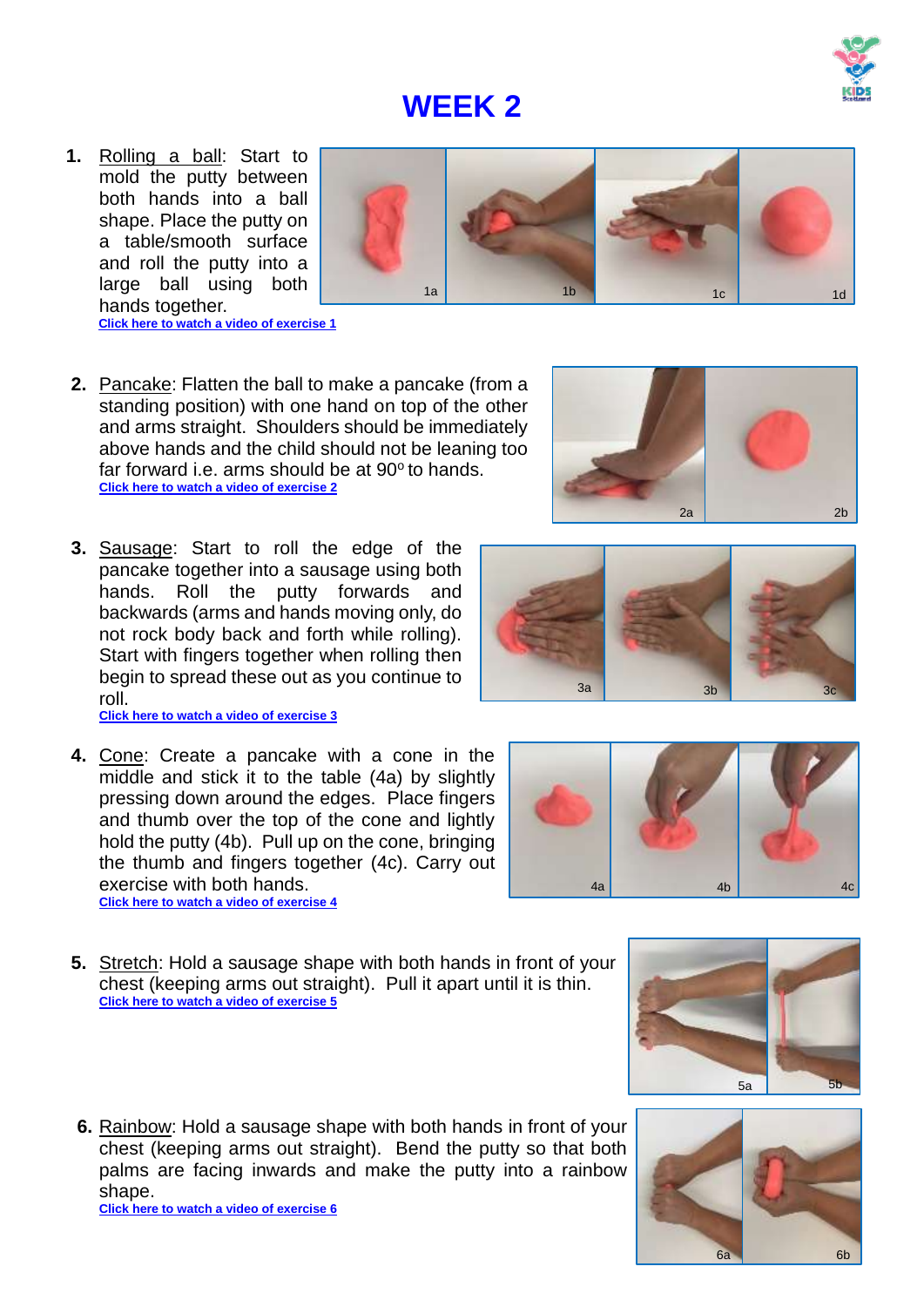

**1.** Rolling a ball: Start to mold the putty between both hands into a ball shape. Place the putty on a table/smooth surface and roll the putty into a large ball using both hands together. **[Click here to watch a video](https://vimeo.com/232613128) of exercise 1**



- **2.** Pancake: Flatten the ball to make a pancake (from a standing position) with one hand on top of the other and arms straight. Shoulders should be immediately above hands and the child should not be leaning too far forward i.e. arms should be at 90° to hands. **[Click here to watch a video](https://vimeo.com/232613277) of exercise 2**
- **3.** Sausage: Start to roll the edge of the pancake together into a sausage using both hands. Roll the putty forwards and backwards (arms and hands moving only, do not rock body back and forth while rolling). Start with fingers together when rolling then begin to spread these out as you continue to roll. **[Click here to watch a video](https://vimeo.com/232613301) of exercise 3**
- **4.** Thumb Press: Form the putty into a barrel shape as per picture 4(a) and place in palm of hand. Press thumb into the putty with as much force as possibly until the thumb has pressed through to the palm. Reform and repeat. Carry out exercise with both hands. **[Click here to watch a video of exercise 4](https://vimeo.com/233310653)**
- **5.** Finger Spread: Pick up a pancake from the table and close one set of fingers together (5a). Place the pancake over the top of closed fingers (5b). Start to slowing open out fingers spreading putty out (5c). Open fingers out as wide as your can. Carry out exercise with both hands. **[Click here to watch a video of exercise 5](https://vimeo.com/233310456)**

**6.** Finger Press: Push the index finger into the putty repeatedly along the entire length of a sausage. Roll out a new sausage and repeat instructions until all fingers (e.g. index, middle, ring and pinkie) have been pushed into the sausage of putty. Carry out exercise with both hands. **[Click here to watch a video of exercise 6](https://vimeo.com/233311126)**